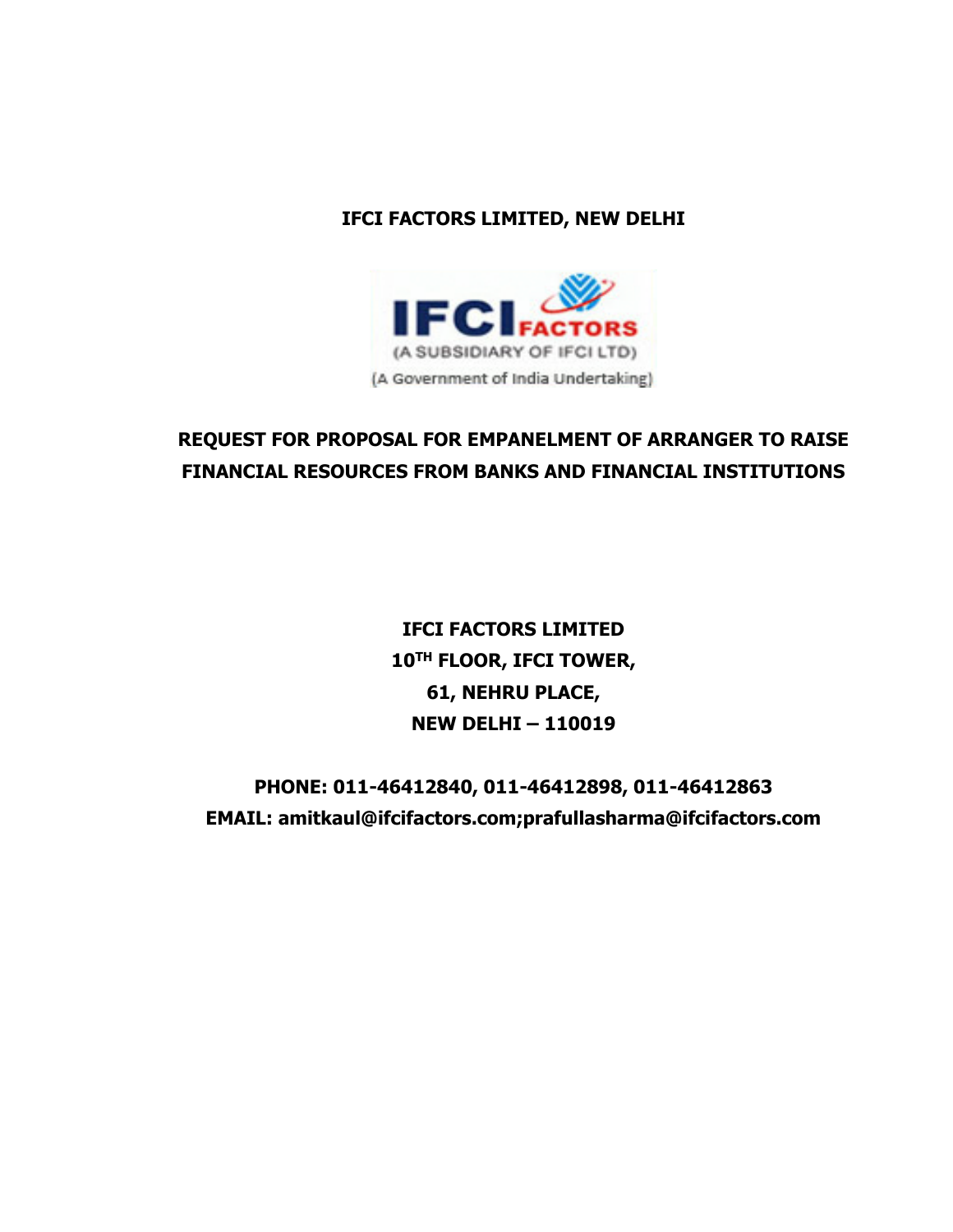## **IFCI Factors Limited 10TH FLOOR, IFCI TOWER,61 NEHRU PLACE,NEW DELHI -110019**

 **Date: 18/09/2020** 

**Dear Sir/Madam,**

**Subject: Request for proposals for empanelment of Arranger by IFCI Factors Limited, with the objective to raise funds from Banks vide the TLTRO scheme or various other alternative schemes for NBFCs at a competitive rate of interest.**

- 1. IFCI Factors Limited (IFL) was originally incorporated in the name of Foremost Factors Ltd. (FFL) on  $14<sup>th</sup>$  December, 1995. It is presently a subsidiary of IFCI Limited, with IFCI holding 99.89% shareholding and balance 0.11% is with other individuals.
- 2. IFL is registered with RBI, as Non Banking Finance Company (NBFC). Since the loan asset base of the Company exceeds Rs.500 Crore, it has been categorized as Systematically Important-Non Deposit taking (SI-ND) NBFC.
- 3. IFL is engaged primarily in the business of factoring of receivables, which is a form of Working Capital finance. IFL is also into the Corporate Loan business, which forms about 20% of its business portfolio.
- 4. IFL is looking to substantially reduce its cost of borrowing and is seeking funds from various banks under the TLTRO scheme or any other scheme/schemes announced by the Ministry of Finance, towards combating the economic slowdown caused by the COVID-19 pandemic. The amount raised will be used for working capital purpose in the factoring business.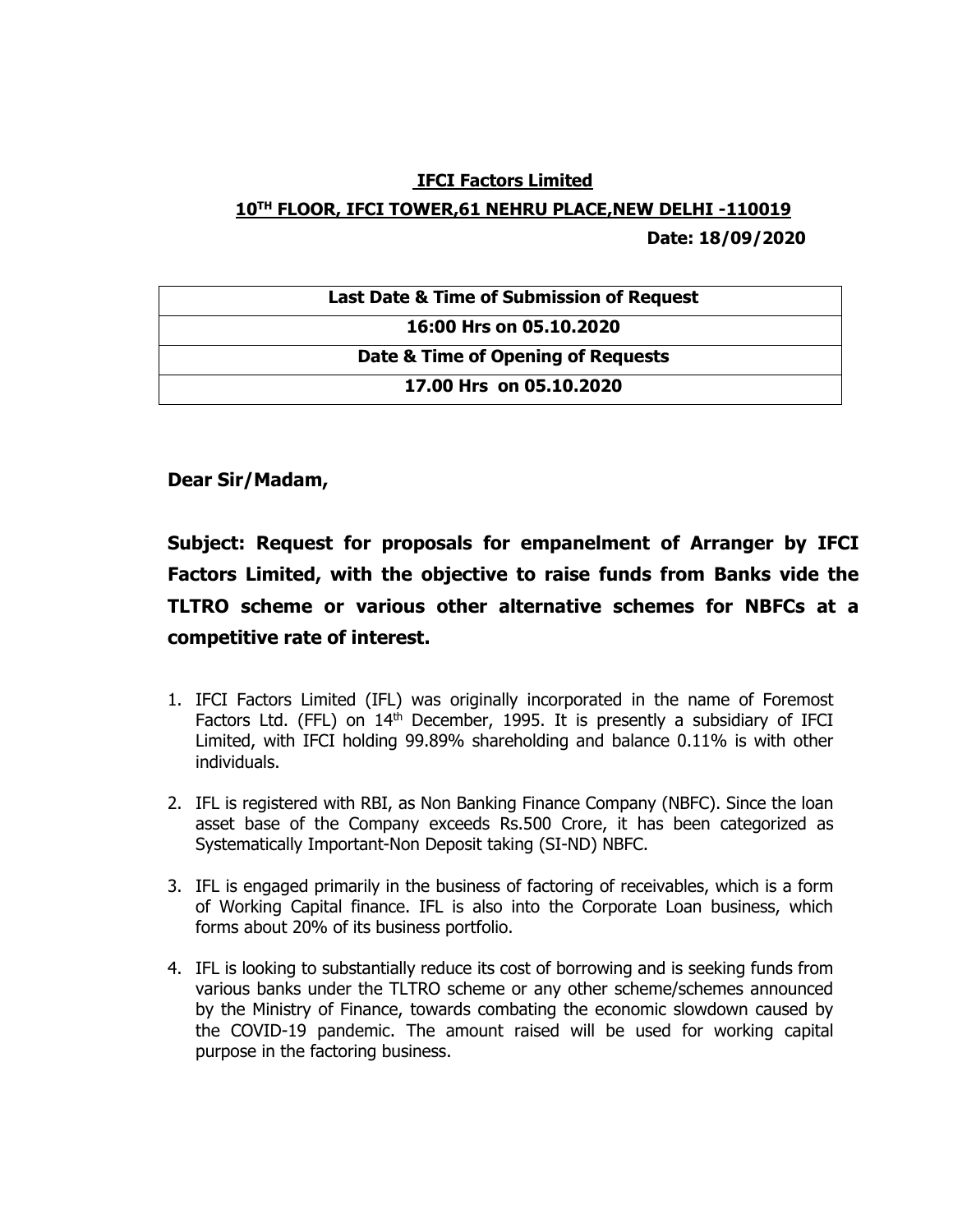- 5. Proposals are invited from various firms who wish to be empaneled as Arranger at IFL for raising funds under the TLTRO scheme or various other schemes announced by the Ministry of Finance, at a competitive rate of interest.
- 6. The applicant firms should not be in any negative list of any statutory body in the country nor be prohibited by any judicial or quasi- judicial order from conducting the business as Arranger within the country.
- 7. The applicant firms should have an established track record in the field of Resource Raising from banks under the various schemes floated by RBI as well as Ministry of Finance, for providing credit limits to borrowers at a competitive rate of interest.

| <b>Particulars</b>                    | <b>Details</b>                                  |
|---------------------------------------|-------------------------------------------------|
| <b>Issue Amount</b>                   | Rs.50 crore to Rs.100 crore in tranches of Rs.  |
|                                       | 25 crore                                        |
| Type of Instrument                    | Non - Convertible Debentures (Bonds)/Credit     |
|                                       | facility                                        |
| <b>Credit Rating</b>                  | CARE BB $(+)$ : Negative; BWR BB $(+)$ : Stable |
| Security                              | PARI PASSU Charge on all Factoring              |
|                                       | Receivables                                     |
| Additional Support (if required)      | Letter of Comfort from IFCI Limited (if         |
|                                       | required)                                       |
| <b>External Credit Rating of IFCI</b> | $BBB(-)$                                        |
| Limited                               |                                                 |
| Coupon Rate                           | Below 10% per annum                             |
| Tenure                                | Years                                           |

8. The indicative term sheet for raising the funds or credit facility is given below:

- 9. Arranger fee shall be based on the quantum of funds raised, tenor of funds raised, as well as the rate of interest of the facility arranged for IFL.
- 10. The applicants are requested to submit their proposals in 2 parts
	- i. Unpriced request for technical evaluation for empanelment as Arranger at IFL and
	- ii. Indicative Price range/Indicative Arranger fee on successfully arranging credit facility/funds for IFL.

The technical details would include the documentary proof for meeting the technical evaluation and shall spell out the indicative Rate of Interest band, at which the Arranger will be able to raise the quantum of required funds for IFL.

The technical evaluation shall also provide the information on the following:

- a) The applicant should be either a Financial Consultant firm/ Chartered Accountant firm/ Management Consultant firm/ Financial Arranger firm.
- b) The applicant firm should have raised/arranged for PSUs, Corporates, NBFCs from various banks and financial institutions.